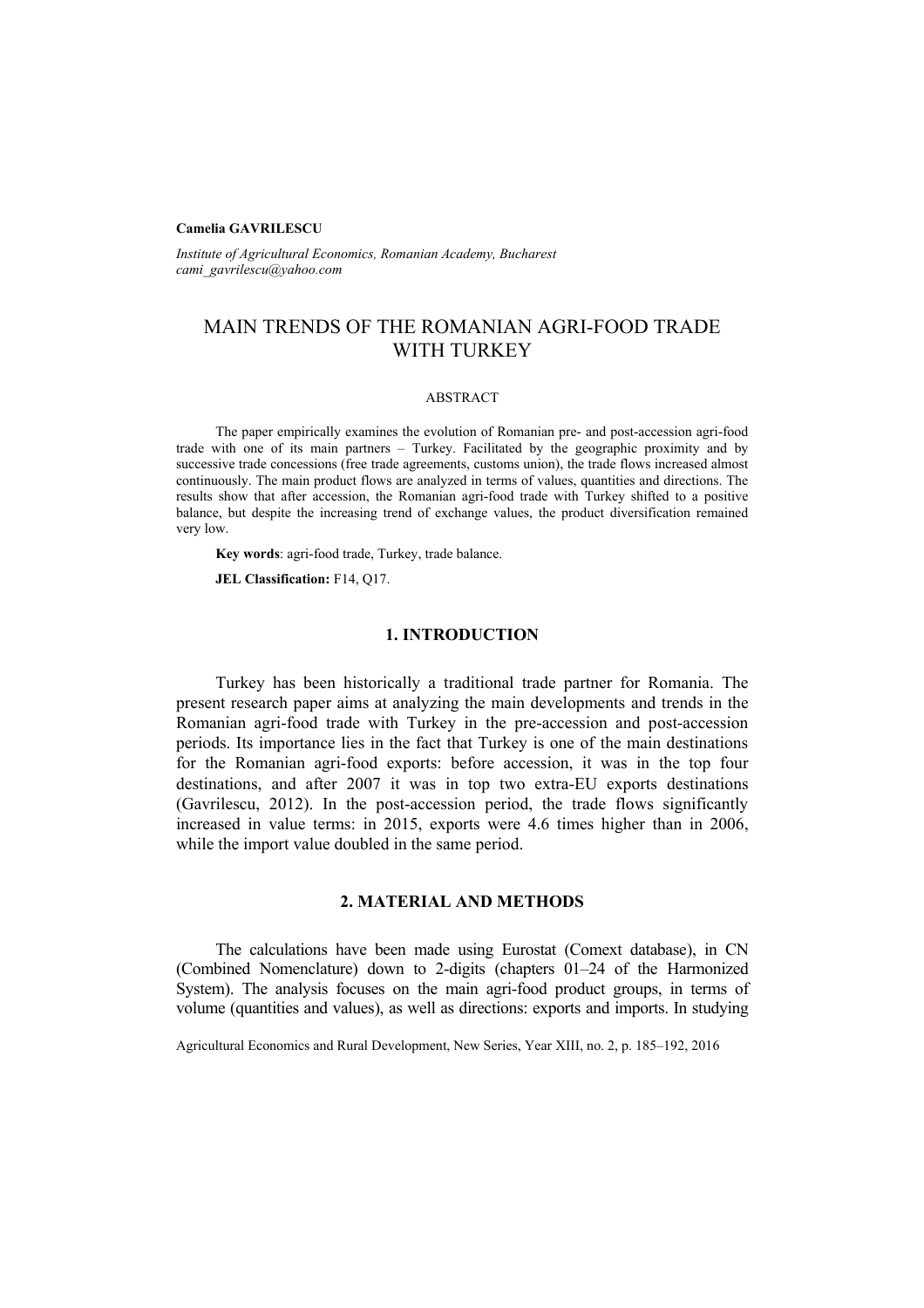the trade composition by product groups, in order to have a better picture and to eliminate sharp variations (due to variations in the domestic productions mainly caused by unfavorable weather conditions, or to fluctuations in the exchange rates, or to unfavorable macroeconomic conditions such as the economic crisis of 2009, causing disruption of normal trends), trade flows were analyzed using 4-year averages (1999–2002 and 2003–2006 in the pre-accession period; 2007–2010 and 2011–2015 respectively in the post-accession period.

### **3. RESULTS AND DISCUSSIONS**

After 1990, trade relations between the two analyzed countries intensified, and were facilitated by the free trade agreement enforced since 1998. The relative geographic proximity has been another favouring factor.

In the first couple of years after the enforcement of the new trade facilities, Romania's agri-food exports to Turkey significantly diminished (by 75% between 1999 and 2001), while imports slightly increased, resulting in a growing deficit. In the pre-accession period (2002–2006), exports increased again, but at a slower pace than imports, and thus the deficit ranged between EUR million 25–34 (Figure 1).

Although the free trade agreement came to an end at the time of Romania's accession to the EU, the "rules of the game" changed, at least for the agri-food products. Turkey is part in the Customs Union with the EU, but the free circulation of goods did not apply to agricultural products, but to processed agricultural products only. Agricultural products were submitted to some quantitative restrictions that decreased in time, but did not completely disappear.



 *Source*: Author's calculations based on data from Comext database.

Figure 1. Romanian agri-food trade with Turkey.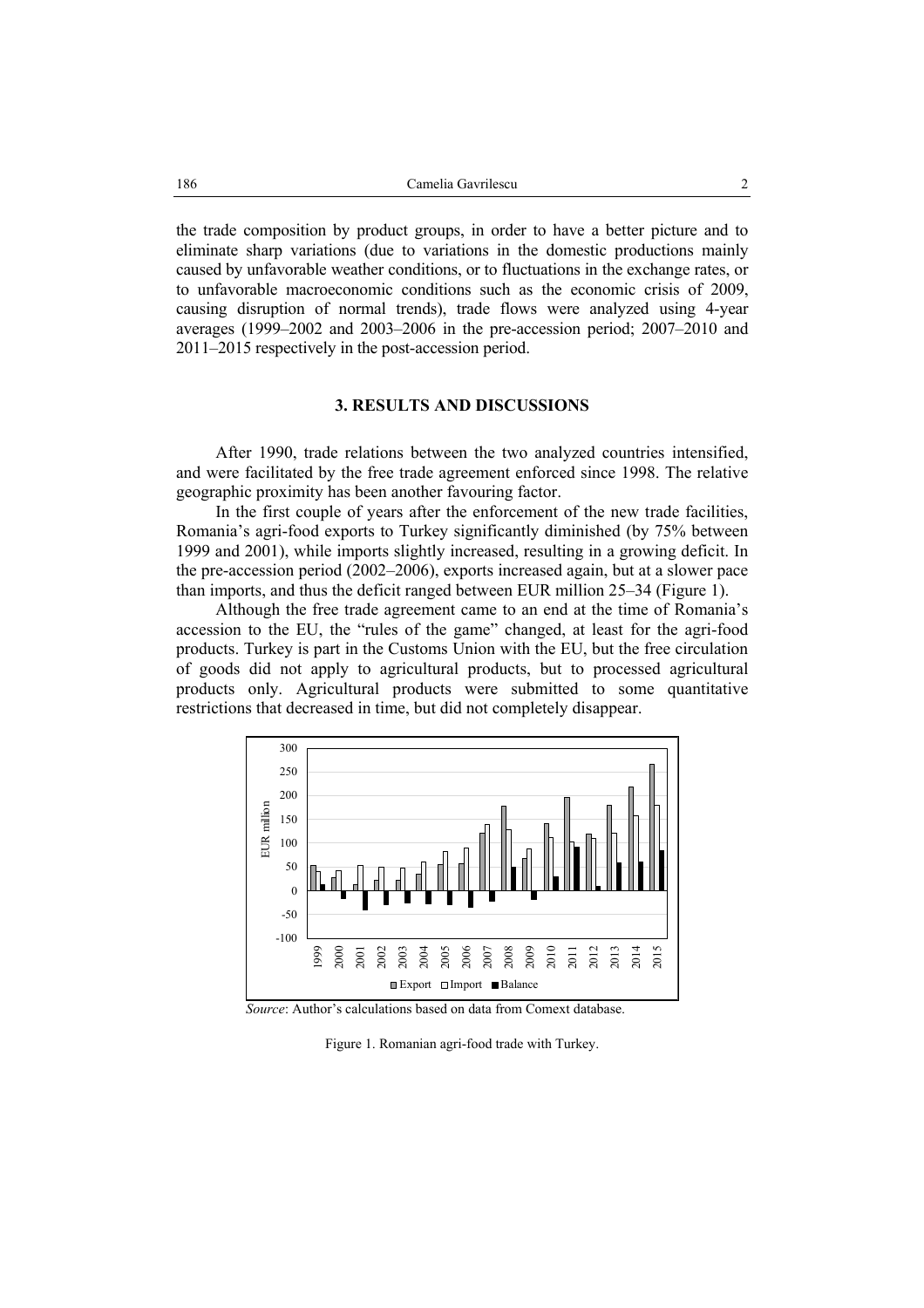After accession, the agri-food trade balance turned positive (except for the year 2009 only – year of the economic crisis). Since 2012, exports continuously increased, so that in 2013 the value was 3.1 times higher than in 2006 (last year before accession); in 2014 it was 3.8 times higher, and in 2015 respectively, 4.6 times higher than in 2006, to reach an all-time peak of EUR million 266.

Imports significantly increased immediately after accession (reaching EUR million 142 in 2007), and dropped sharply by 38% in the crisis year (2009). The imports value recovered subsequently, but although it reached an all-time peak (EUR million 181, which is double the 2006 value), it did not surpass the exports value any more, resulting in a continuous positive balance.

In the pre-accession years (2004–2006), Turkey ranked fourth in the top export destinations, with a share of 6.1–8.4% in the total Romanian agri-food exports value. In the first two years after accession, the share of Turkey in total export value increased to 8.2–10.7%, ranking second after Italy, and first among the extra-EU countries. In 2009–2011, Romania increasingly adapted to the Single Market, so Turkey descended in the hierarchy, ranking 7–10, as the main EU partners (Italy, Hungary, Bulgaria, the Netherlands, Germany) absorbed more and more exports from Romania; but it still remained first in the non-EU export destinations. Since 2012, Romania penetrated the Egyptian cereal market, and Turkey ranked second among Romania's extra-EU export destinations.

In terms of imports, in the pre-accession period, Turkey ranked 9–10, with a share ranging from 3.6 to 4.2% of the total Romanian imports. Among the extra-EU import origins, it always ranked second after Brazil, both before and after Romania's accession to the EU (Figure 2).



 *Source*: Author's calculations based on data from Comext database.

Figure 2. Share of top agri-food import origins from extra-EU countries.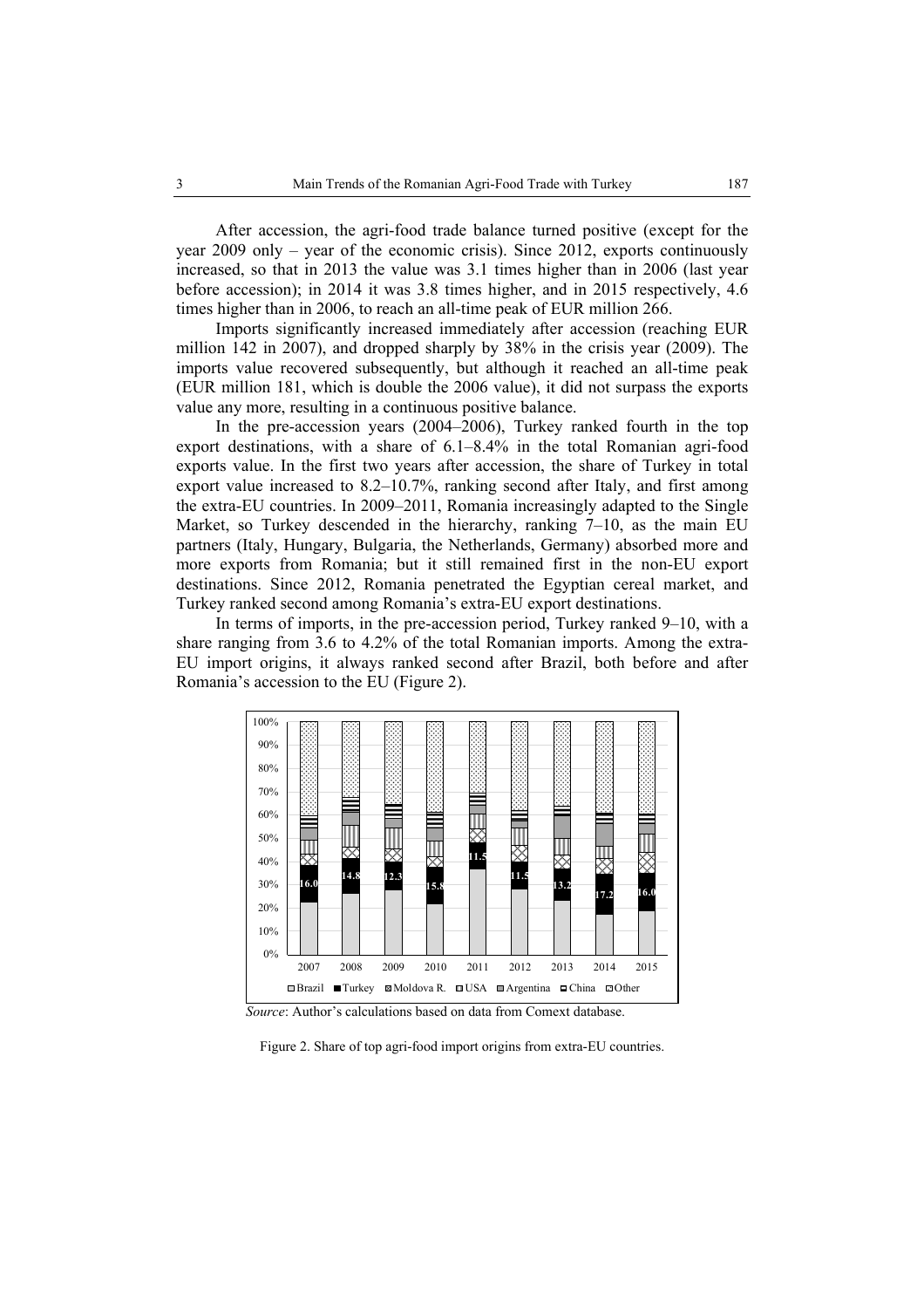Figure 3 illustrates the composition and evolution of the Romanian agri-food exports to Turkey in time, by product groups (HS chapters 01–24). The main exports have been oilseeds and cereals. These products prevailed in the export pattern both before and after Romania's accession to the EU, with a spectacular increase in value terms after 2007.

The export growth is noticeable in quantity terms as well: oilseeds exports to Turkey increased from 77 thousand tons (2003–2006 yearly average) to 163 thousand tons (2007–2010 average) and to 202 thousand tons (2011–2015 average), while cereals exports increased from 14 thousand tons (2003–2006 yearly average) to 331 thousand tons (2007–2010 average) and more than doubled to reach 711 thousand tons in the next period (2011–2015 yearly average).



Notes: *HS chapters: 01 – Live animals; 02 – Meat and offal; 03 – Fish and seafood; 04 – Dairy products, eggs, honey; 05 – Other animal products; 06 – Flowers, bulbs, trees; 07 – Vegetables; 08 – Fruits; 09 – Coffee, tea and spices; 10 – Cereals; 11 – Milling products (flour, malt, starch); 12 – Oilseeds; 13 – Lac, gums and resins; 14 – Other vegetable products; 15 – Fats and oils; 16 – Meat and fish preparations; 17 – Sugar and confectionery; 18 – Cocoa and cocoa preparations; 19 – Bakery and pastry products; 20 – Vegetable and fruit preparations; 21 – Miscellaneous edible preparations; 22 – Beverages, spirits and vinegar; 23 – Animal feed; 24 – Tobacco and tobacco products. Source*: Author's calculations based on data from Comext database.

Figure 3. General pattern of the Romanian agri-food exports to Turkey, by HS chapters.

Other important product groups exported to Turkey were: HS23 – animal feed (which increased spectacularly in the latest years), and group HS15 – Fats and oils, for which the average exported quantities to Turkey declined due to reorientation of the exports to EU after Romania's accession.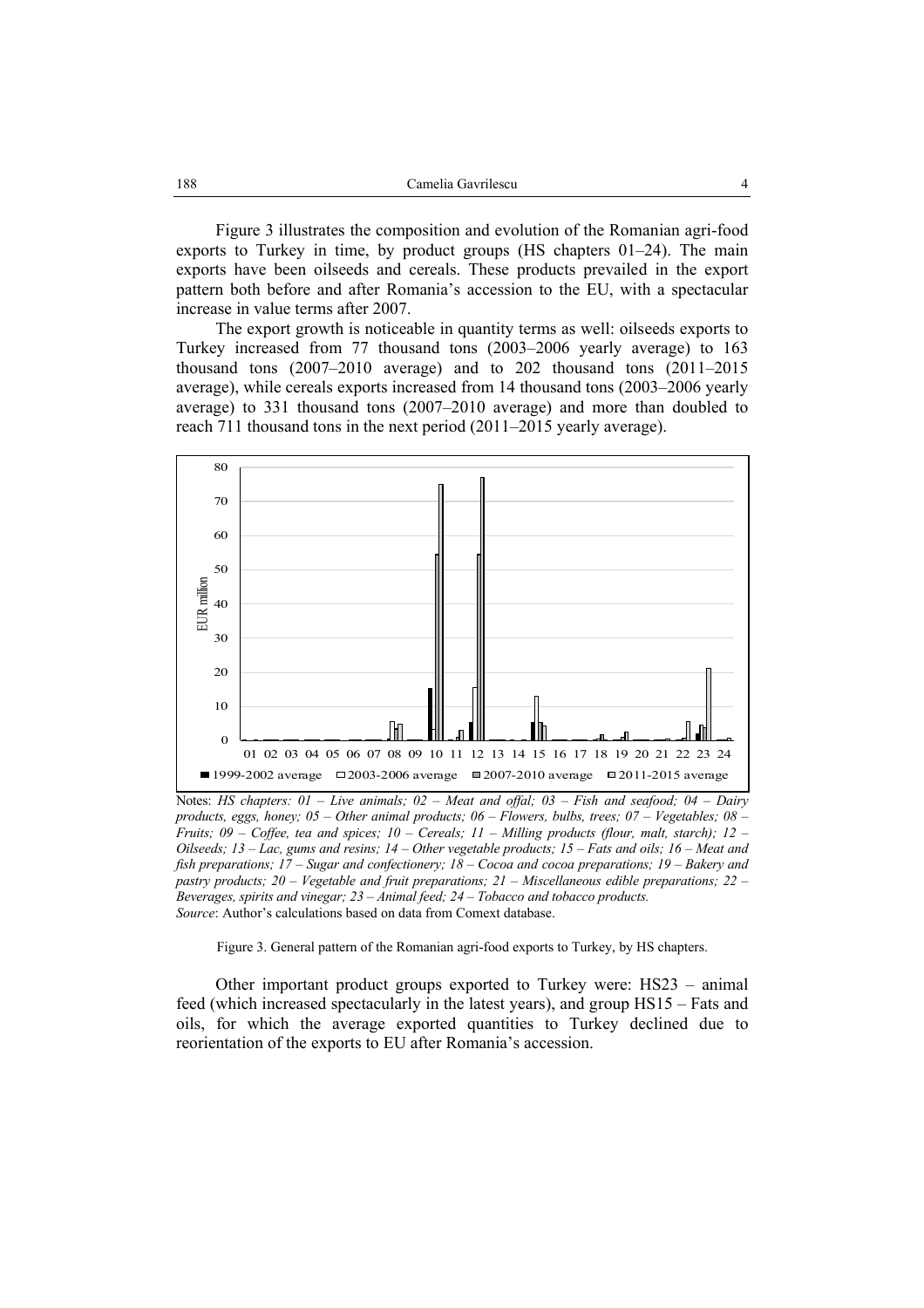The range of exported products to Turkey is rather narrow: cereals and oilseeds together account for 78% of the total agri-food export value, while the top 5 exported products account for 94% of total exports (Table 1).

The imported products range is a bit larger than that of exports. By far, the main products imported from Turkey are fruit and vegetables, followed by HS 20 – Vegetable and fruit preparations, HS24 – Tobacco and tobacco products and HS19 – Bakery and pastry products (Figure 4).

| Table 1                                                                                 |
|-----------------------------------------------------------------------------------------|
| Top five product groups in the Romanian agri-food trade with Turkey (2011–2015 average) |

| <b>EXPORT</b>                          |                                            | <b>IMPORT</b>                                 |                                             |                                     |                                               |
|----------------------------------------|--------------------------------------------|-----------------------------------------------|---------------------------------------------|-------------------------------------|-----------------------------------------------|
| <b>Product group</b>                   | <b>Export</b><br>value<br>(EUR<br>million) | Share in the<br>total export<br>value $(\% )$ | <b>Product group</b>                        | Import<br>value<br>(EUR<br>million) | Share in the<br>total import<br>value $(\% )$ |
| Total agri-food<br>products<br>exports | 195.85                                     | 100.0                                         | Total agri-food products<br>imports         | 134.22                              | 100.0                                         |
| $12 - Oils$ eeds                       | 77.10                                      | 39.4                                          | $08 -$ Fruit                                | 38.79                               | 28.9                                          |
| $10 - C$ ereals                        | 74.99                                      | 38.3                                          | $07 - V$ egetables                          | 26.12                               | 19.5                                          |
| $23 - Animal$<br>feed                  | 21.32                                      | 10.9                                          | $20 - V$ egetable and fruit<br>preparations | 15.32                               | 11.4                                          |
| $22 - Beverages$                       | 5.61                                       | 2.9                                           | 24 – Tobacco and tobacco<br>products        | 12.49                               | 9.3                                           |
| $15 - Oils$ and<br>fats                | 4.44                                       | 2.3                                           | 19 – Miscellaneous edible<br>preparat.      | 10.93                               | 8.1                                           |
| Concentration ratio – CR5<br>93.9      |                                            |                                               | Concentration ratio – CR5                   |                                     | 77.2                                          |

*Source*: Author's calculations based on data from Comext database.



 *Notes: the same as for Figure 3* 

 *Source:* Author's calculations based on data from Comext database.

Figure 4. General pattern of the Romanian agri-food imports from Turkey, by HS chapters.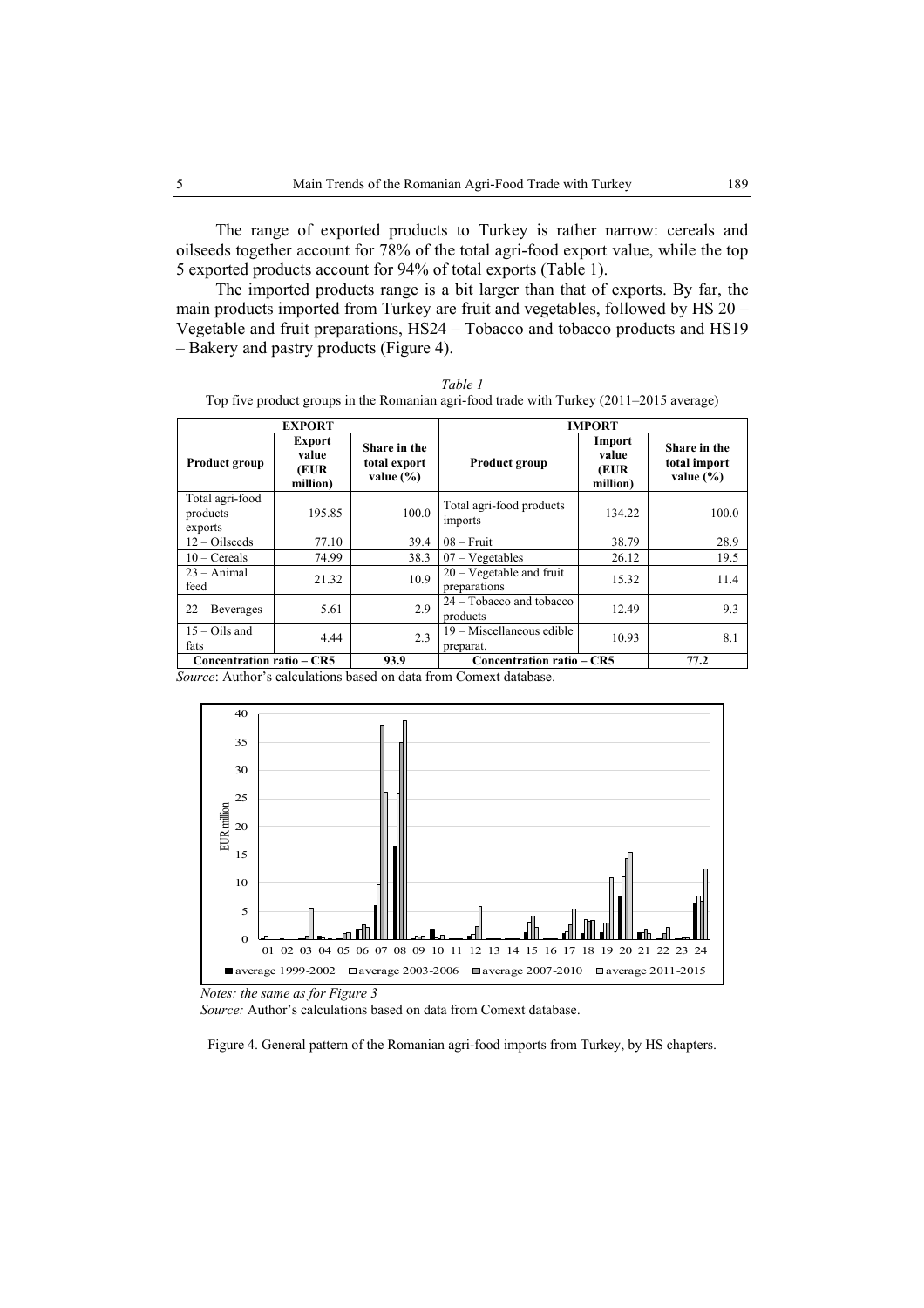Romania imported about 40 thousand tons of vegetables in 2015, worth about EUR million 34.3. Out of these vegetables, half were tomatoes, about 40% were eggplants, peppers and zucchini and 6% cucumber and gerkins (Table 2).

| Table 2                                                         |  |
|-----------------------------------------------------------------|--|
| Structure of Romania's vegetables and fruit imports from Turkey |  |

| Item                                                                                                                  |       | Share in total import<br>value $(\% )$ |       |  |
|-----------------------------------------------------------------------------------------------------------------------|-------|----------------------------------------|-------|--|
|                                                                                                                       | 2006  | 2010                                   | 2015  |  |
| $07 - Vegetables$                                                                                                     | 100.0 | 100.0                                  | 100.0 |  |
| 0702 - Tomatoes (fresh or chilled)                                                                                    | 50.6  | 80.2                                   | 47.9  |  |
| 0709 - Other vegetables (e.g. eggplants, peppers, zucchini (fresh or<br>chilled)                                      | 16.3  | 6.9                                    | 39.5  |  |
| 0707 – Cucumbers and gherkins (fresh or chilled)                                                                      | 4.4   | 5.5                                    | 5.9   |  |
| 0706 – Edible roots (e.g. carrots, turnips, radishes, etc.) (fresh or<br>chilled)                                     | 20.3  | 5.2                                    | 3.2   |  |
| 0703 – Alliaceous vegetables (e.g. onions, shallots, garlic, leeks)<br>(fresh or chilled)                             | 4.9   | 1.2                                    | 2.3   |  |
| 0710-0714 - Vegetables, semi-processed                                                                                | 0.1   | 0.8                                    | 1.1   |  |
| 0704 – Edible brassicas (cabbages, cauliflowers, kohlrabi, kale)<br>(fresh or chilled)                                | 0.3   | 0.0                                    | 0.1   |  |
| 0701 - Potatoes (fresh or chilled)                                                                                    | 3.1   | 0.0                                    | 0.0   |  |
| 0705 - Lettuce and chicory (fresh or chilled)                                                                         | 0.0   | 0.3                                    | 0.0   |  |
| 0708 – Leguminous vegetables (fresh or chilled)                                                                       | 0.0   | 0.0                                    | 0.0   |  |
|                                                                                                                       |       |                                        |       |  |
| 08 – Fruit and nuts                                                                                                   | 100.0 | 100.0                                  | 100.0 |  |
| 0805 - Citrus fruit (fresh or dried)                                                                                  | 84.2  | 85.2                                   | 77.5  |  |
| 0810 - Strawberries, raspberries, blackberries, back, white or red<br>currants, gooseberries (fresh)                  | 2.3   | 5.1                                    | 8.3   |  |
| 0809 - Apricots, cherries, peaches, nectarines, plums and sloes<br>(fresh)                                            | 2.8   | 1.4                                    | 3.8   |  |
| 0804 – Dates, figs, pineapples, avocados, guavas, mangoes (fresh or<br>dried)                                         | 2.2   | 1.5                                    | 3.5   |  |
| $0806 -$ Grapes (fresh or dried)                                                                                      | 4.1   | 2.8                                    | 2.6   |  |
| 0807 – Melons, watermelons and papayas (fresh)                                                                        | 1.1   | 1.3                                    | 2.4   |  |
| 0808 – Apples, pears and quinces (fresh)                                                                              | 0.9   | 1.3                                    | 0.7   |  |
| 0802 - Other nuts (fresh or dried, whether or not shelled or peeled)<br>(excl. coconuts, brazil nuts and cashew nuts) | 1.9   | 0.6                                    | 0.6   |  |
| 0811-'0814 - Fruit and nuts, semi-processed                                                                           | 0.5   | 0.8                                    | 0.6   |  |
| 0801 - Coconuts, brazil nuts and cashew nuts (fresh or dried,<br>whether or not shelled or peeled)                    | 0.0   | 0.0                                    | 0.0   |  |
| 0803 - Bananas (fresh or dried)                                                                                       | 0.0   | 0.0                                    | 0.0   |  |

*Source*: Author's calculations based on data from Comext database.

The value of imported fruit and nuts was even higher, i.e. EUR million 48.5, for about 72 thousand tons. More than  $\frac{3}{4}$  are citrus fruit, about 8% various types of berries, almost 4% apricots, peaches, nectarines and plums, and another 3.5% Mediterranean and tropical fruit (dates, figs, pineapples, avocados), except for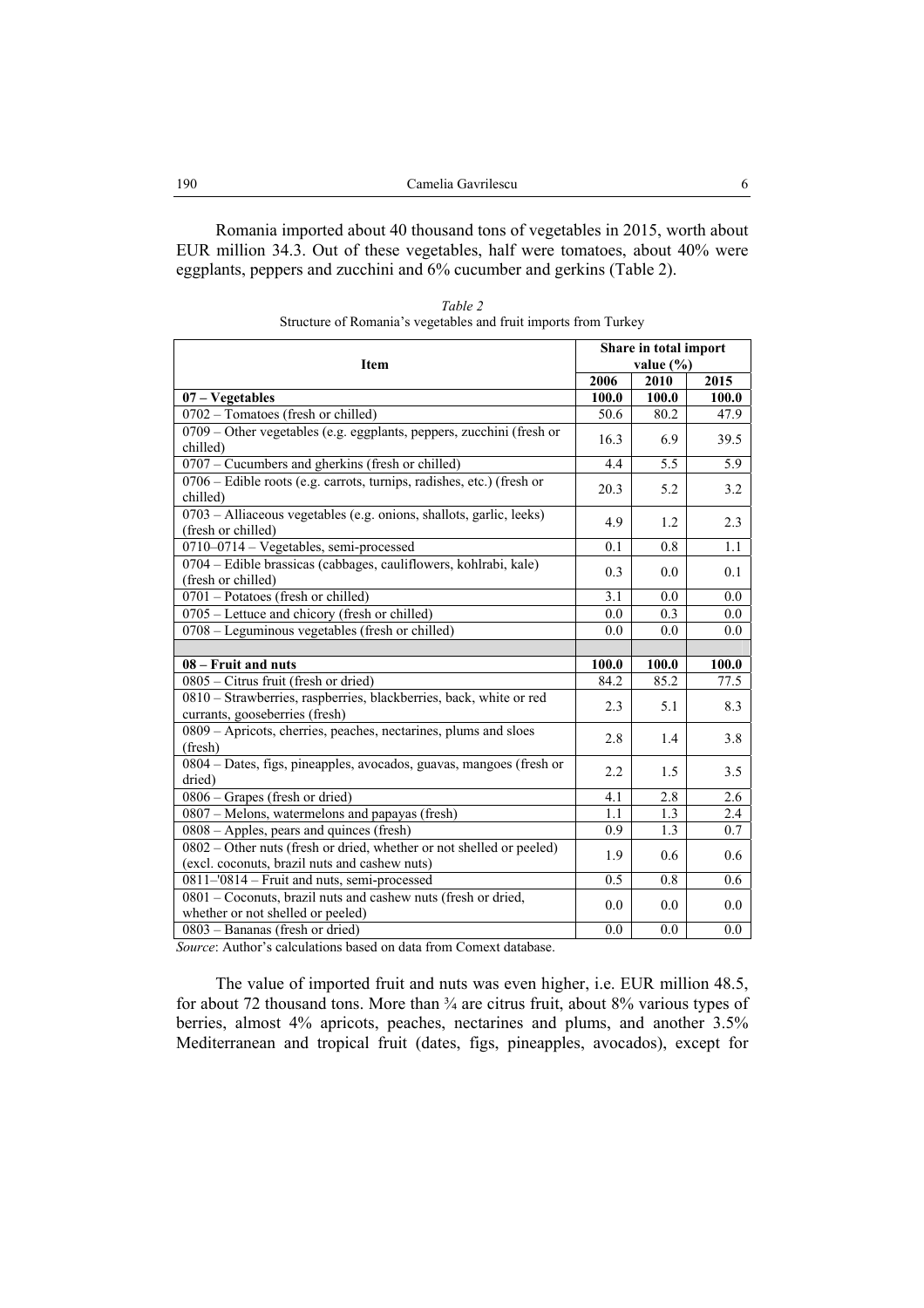bananas, since the customs union with the EU foresees strict legal provisions concerning the rules of origin.

The strategies for the Romanian agri-food sector development on medium and long term have in view the strong diminution of vegetables and fruit imports (those that are produced locally) by restoring the proper functioning of the domestic supply chains.

Currently, Romania has a good domestic vegetables production (which can be increased by better and more efficient technologies), but the downstream part of the chain (collection, refrigerated storage, conditioning and good contractual relations with distribution and retail) does not properly operate, mainly due to the absence of producer organizations (Gavrilescu, 2016).

For fruits, the same type of problems can be found in the downstream part of the supply chains, but increasing domestic production is more difficult than in the case of vegetables, since the necessary investments in more productive and efficient orchards are far higher. For this reason, a support program for fruit-tree growing is foreseen in the current (2014–2020) National Rural Development Plan (MARD, 2016).

### **4. CONCLUSIONS**

Turkey is a traditional trade partner for Romania, and over time various trade facilities (the free trade agreement with Romania in the pre-accession period, and the customs union with the EU afterwards) allowed for an important development of the trade flows. After the accession to the EU, Romania significantly increased its agrifood exchanges with Turkey. The value and volume of exports exceeded those of imports, and, consequently, the agri-food trade balance turned positive after 2007.

The expansion of trade with Turkey and the increasing positive balance contributed as well to the decrease of the Romanian agri-food trade deficit and eventually the shift to surplus, first in the extra-EU trade (since 2010) and later (in  $2013-2014$ ) in the total (intra-EU + extra-EU) trade.

The foreseen development on medium and long-term for the domestic vegetables and fruit supply chains is expected to result in the diminution of the import dependency ratio, and to allow for an increased supply of vegetable and fruit products with higher value-added (semi-processed and processed products).

#### **REFERENCES**

- 1. EC (2016). http://exporthelp.europa.eu/thdapp/index.htm?newLanguageId=EN.
- 2. EC (2016). https://ec.europa.eu/taxation\_customs/index\_en.
- 3. Eurostat (2016). http://epp.eurostat.ec.europa.eu/newxtweb/.